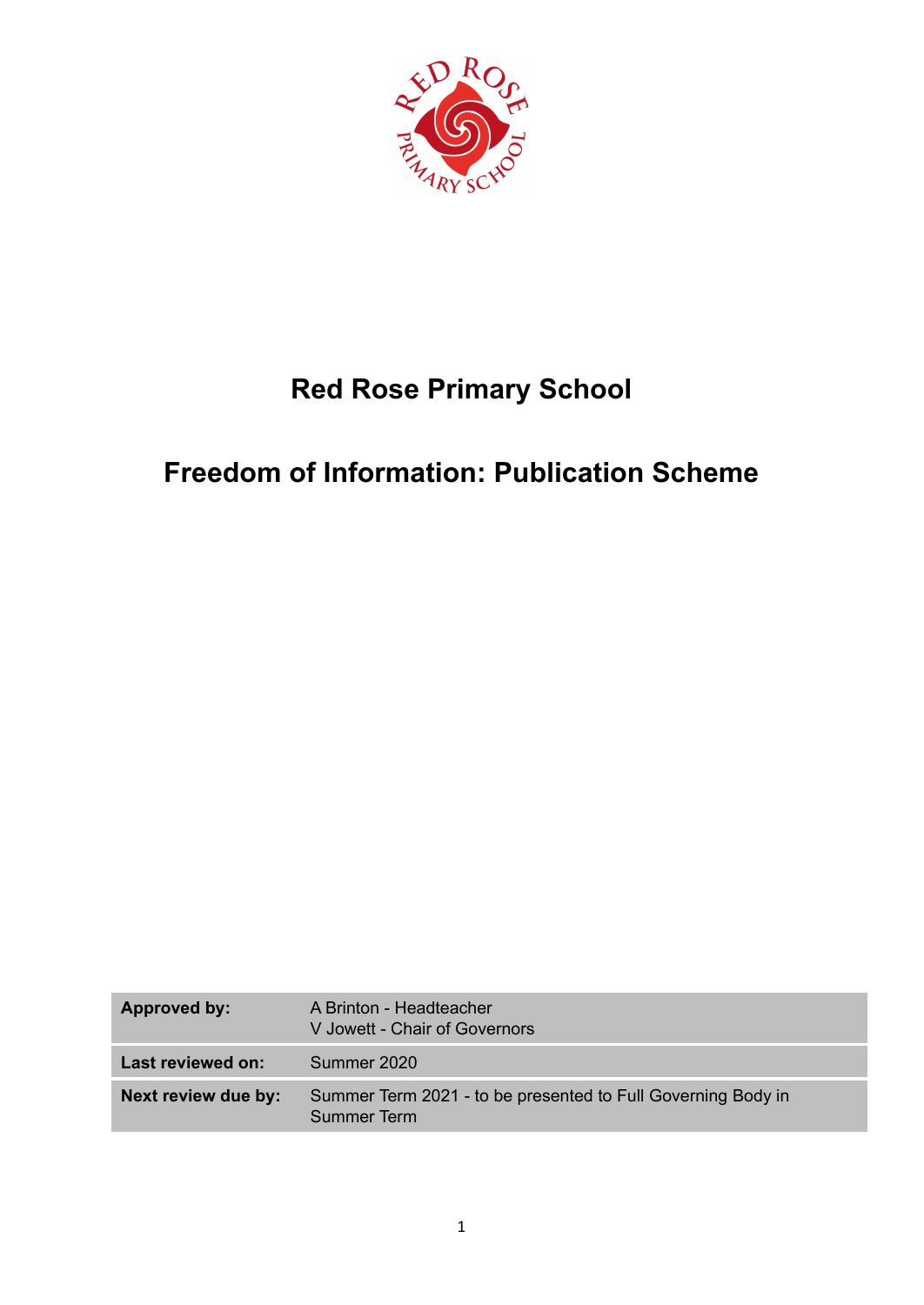

## **1. Introduction: what is a publication scheme is and why it has been developed**

One of the aims of the Freedom of Information Act 2000 (which is referred to as FOIA in the rest of this document) is that public authorities, including all maintained schools, should be clear and proactive about the information they will make public.

To do this we must produce a publication scheme, setting out:

- the classes of information which we publish or intend to publish
- the manner in which the information will be published
- whether the information is available free of charge or on payment

The scheme covers information already published and information that is to be published in the future. All information in our publication scheme is either available for you on our website to download and print off or available in paper form.

Some information that we hold may not be made public, for example personal information.

This publication scheme conforms to the model scheme for schools approved by the Information Commissioner.

The Governing Body is responsible for maintenance of this scheme.

## **2. Aims and Objectives**

The school aims to:

- enable every child to fulfill their learning potential, with education that meets the needs of each child
- help every child develop the skills, knowledge and personal qualities needed for life and work and this publication scheme is a means of showing how we are pursuing these aims.

## **3. Categories of information published**

The publication scheme guides you to information which we currently publish (or have recently published) or which we will publish in the future. This is split into categories of information known as 'classes'. These are contained in section 6 of this scheme.

The classes of information that we undertake to make available are organised into four broad topic areas:

- School Prospectus information published in the school prospectus
- Governors' Documents information published in the School Profile and in other governing body documents.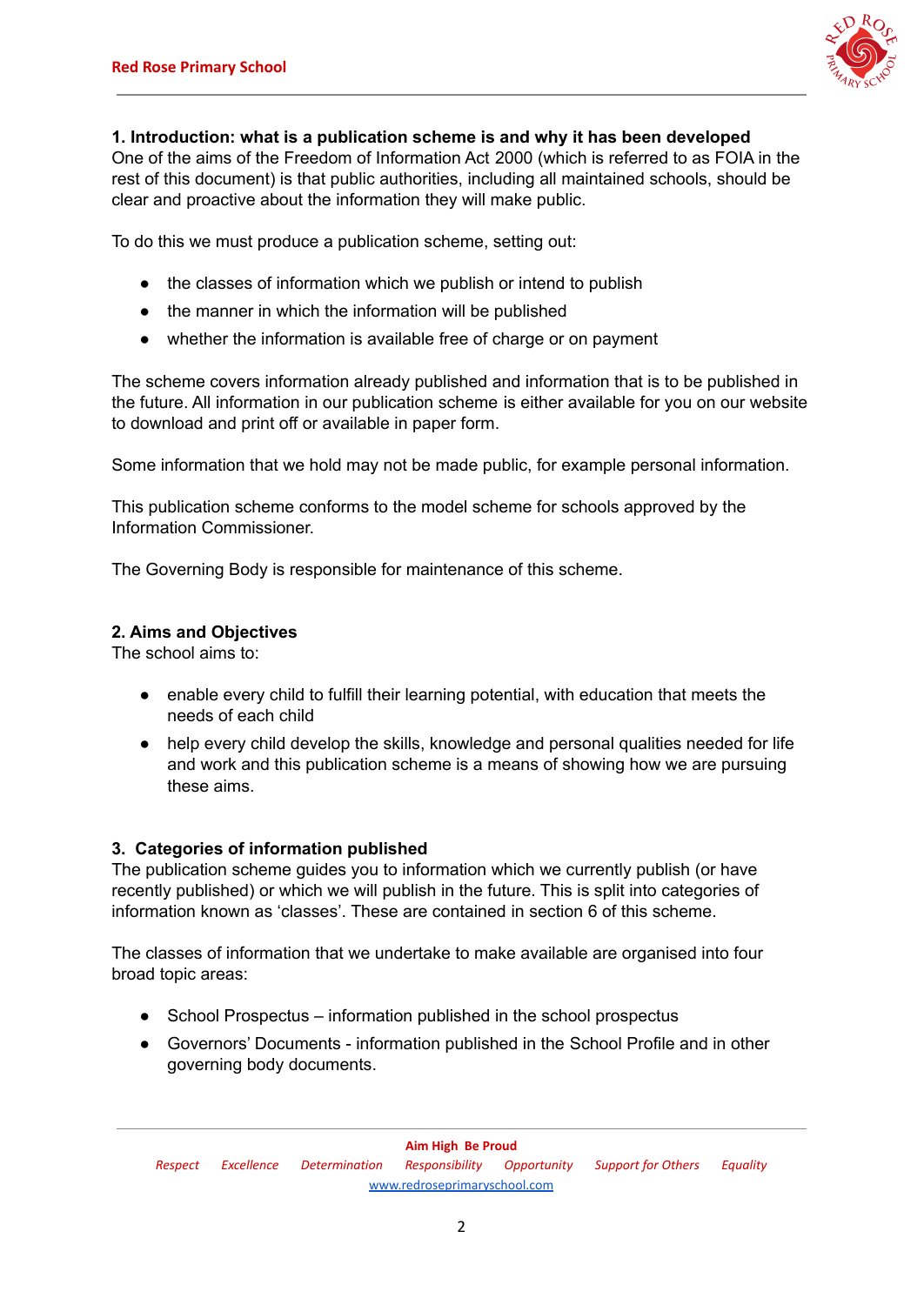

- Pupils & Curriculum information about policies that relate to pupils and the school curriculum.
- School Policies and other information related to the school information about policies that relate to the school in general.

## **4. How to request information**

Many of the documents are available on our website. You will find our website at [www.redroseprimaryschool.com](http://www.redroseprimaryschool.com)

If you require a paper version of any of the documents within the scheme, please contact the school by telephone, email, fax or letter. Contact details are set out below:

Email: [redrose@durhamlearning.net](mailto:redrose@durhamlearning.net) Tel: 0191 3886215 Address: Red Rose Primary School, York Terrace, Chester-le-Street, County Durham, DH3 3NA

To help us process your request quickly, please clearly mark any correspondence "PUBLICATION SCHEME REQUEST" (in CAPITALS please).

If the information you're looking for is not available via the scheme and is not on our website, you can still contact the school to ask if we have it.

# **5. Paying for information**

Information published on our website is free, although you may incur costs from your Internet service provider. If you don't have Internet access, you can access our website using a local library or an Internet café.

Single copies of information covered by this publication are provided free unless stated otherwise in section

If your request means that we have to do a lot of photocopying or printing, or pay a large postage charge, or is for a priced item such as some printed publications or videos we will let you know the cost before fulfilling your request. Where there is a charge this will be indicated by a  $E$  sign in the description box.

# **6. Classes of Information Currently Published**

6.1 Who we are and what we do

Organisational information, structures, locations and contacts, such as:

*Instrument of Government*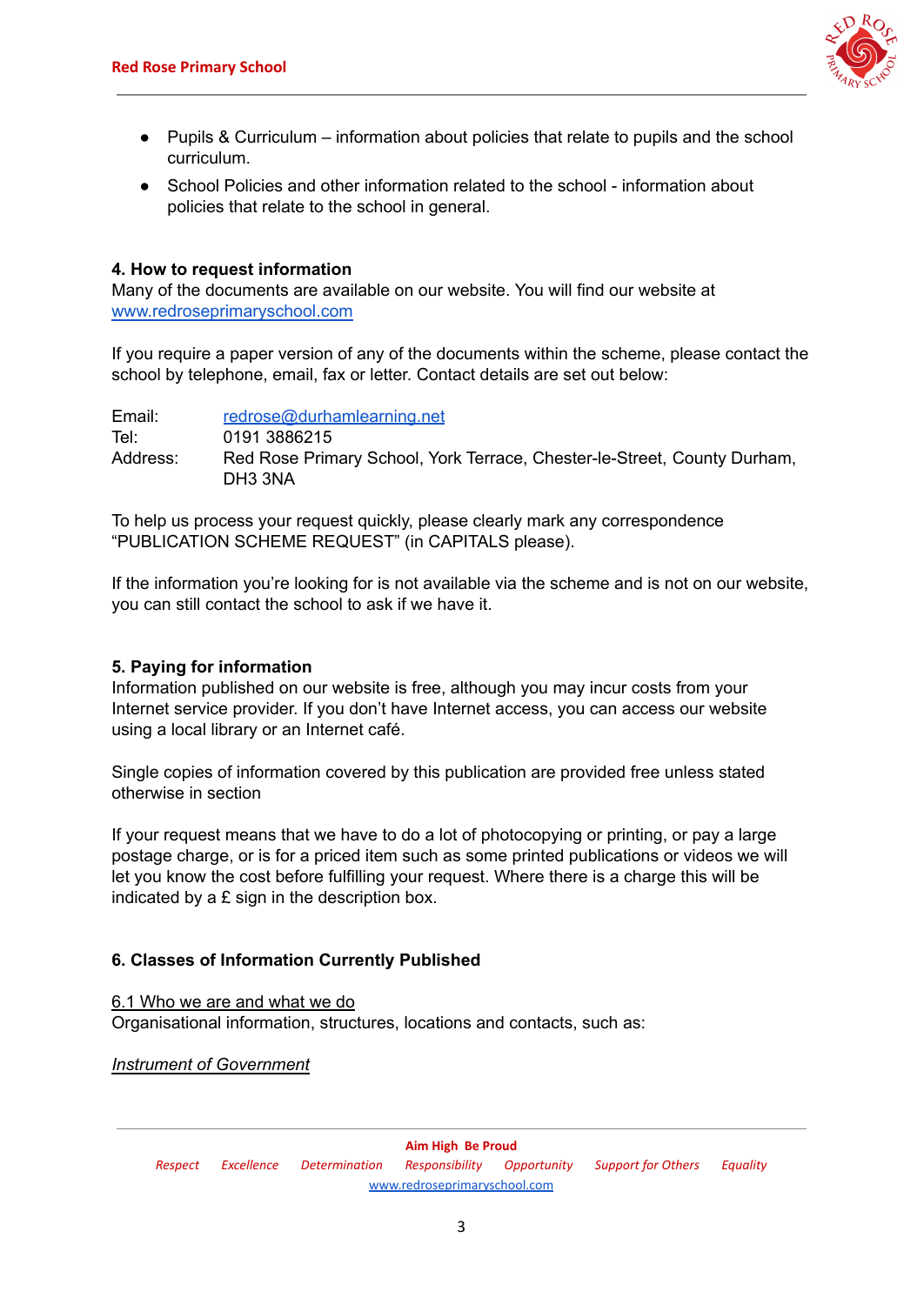

The Instrument of Government is the document that records the name and category of the school and the name and constitution of its governing body.

#### *School prospectus*

The statutory contents of the school prospectus, as follows:

- information about the implementation of the governing body's policy on pupils with special educational needs (SEN)
- a description of the policies relating to disabled pupils, including facilities to improve access and the Accessibility Plan

Once the prospectus has been published and made available to parents, access to it should be available to anyone.

#### *Governing Body*

The names, and contact details of the governors should be available and the basis on which they have been appointed.

*School session times and term dates* Details of school session times and dates of school terms and holidays.

## *Location and contact information*

The address, telephone number and website for the school together with the names of key personnel.

## 6.2 What we spend and how we spend it

Financial information about projected and actual income and expenditure, procurement, contracts and financial audit.

## *Pay policy*

The statement of the school's policy and procedures regarding teachers' pay.

#### *Staffing and grading structure*

## *Pupil Premium*

A statement of how the school has used funding provided to close the gap in attainment of disadvantaged pupils.

# 6.3 What our priorities are and how we are doing

Strategies and plans, performance indicators, audits, inspections and reviews.

#### *Performance management information*

Performance management policy and procedures adopted by the governing body.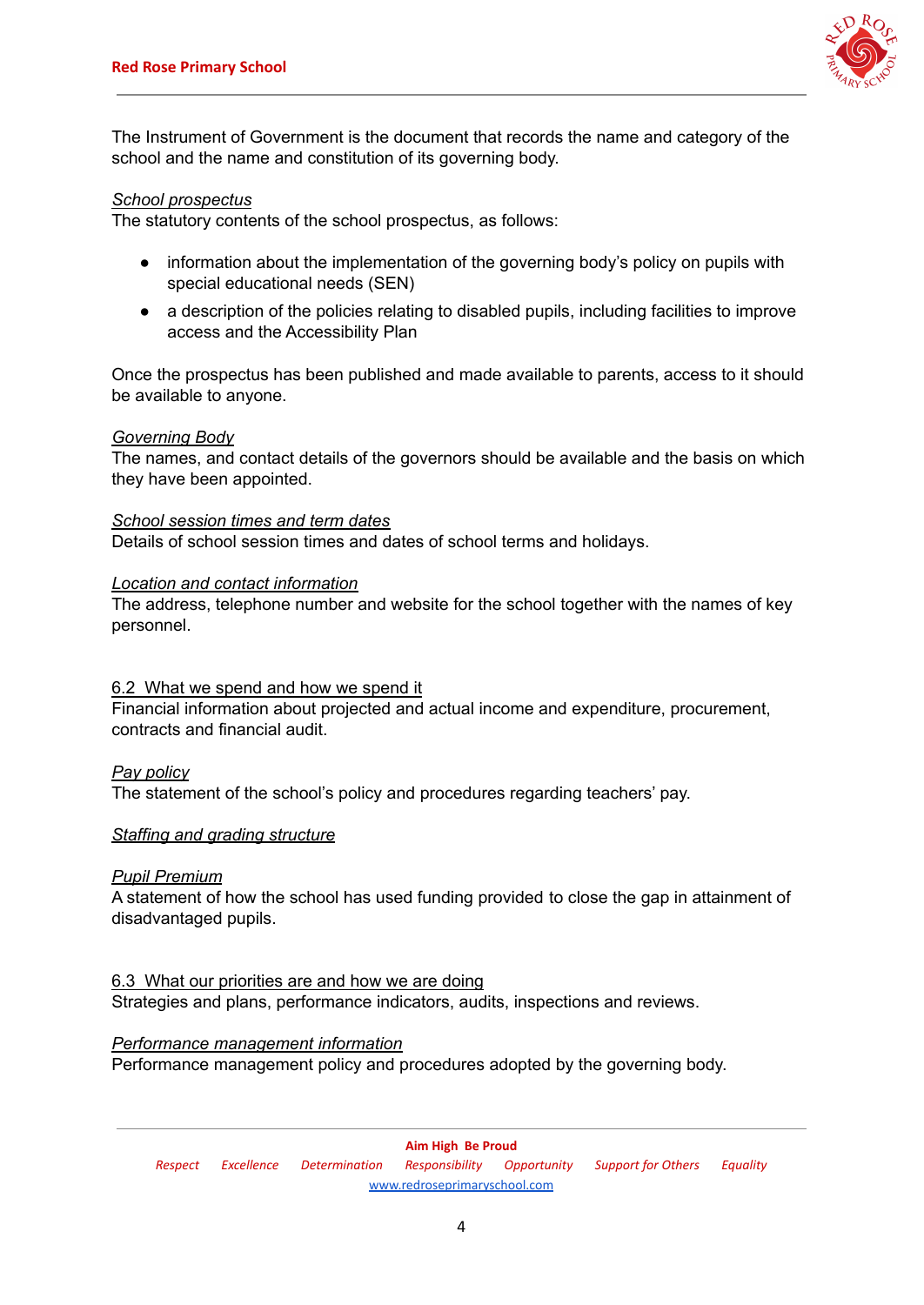

#### *Schools future plans*

Any major proposals for the future of the school involving, for example, consultation or a change in school status.

## *Every Child Matters / Child protection*

The contribution of the school to the five Every Child Matters outcomes. The policies and procedures that are in place to ensure that functions are exercised with a view to safeguarding and promoting the welfare of children in compliance with any guidance issued by the Secretary of State.

## 6.4 How we make decisions

Decision-making processes and records of decisions, available for the current and previous three years.

#### *Admissions policy / decisions*

The school's admission arrangements and procedures, together with information about the right of appeal. Individual admission decisions would not be expected to be published, but information on application numbers/patterns of successful applicants (including criteria on which applications were successful) should be if this information is held by the school.

#### *Minutes of meetings of the Governing body and its sub-committees*

Minutes, agendas and papers considered at such meetings should be published as soon as practicable, with the exception of information that is properly considered to be private to the meeting.

## 6.5 Our policies and procedures

Current written protocols, policies and procedures for delivering our services and responsibilities.

## *School policies*

This will include school policies and procedures together with other information related to the school such as charging and remissions policy, health and safety and risk assessment, complaints procedure, staff conduct policy, discipline and grievance policies, pay policy, staffing structure implementation plan. It will also include policies and procedures for handling information requests.

## *Pupil and Curriculum policies*

This will include such policies as home-school agreement, curriculum, sex education, special educational needs, accessibility, race equality, collective worship, and pupil discipline.

#### *Records management and personal data policies*

This will include information security policies, records retention, destruction and archive policies, and data protection (including data sharing) policies.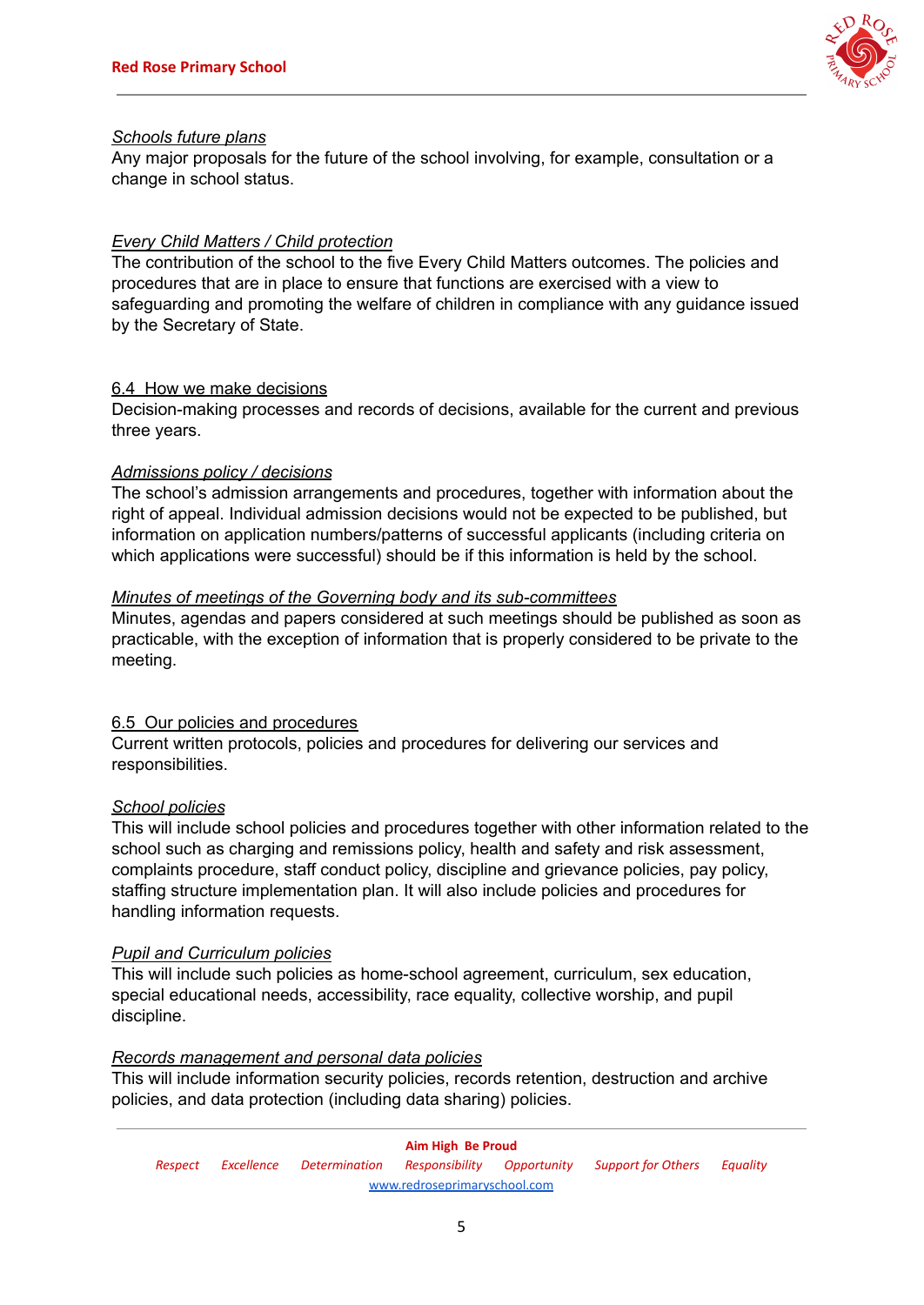

## *Equality and diversity*

This will also include policies, schemes, statements, procedures and guidelines relating to equal opportunities.

#### *Policies and procedures for the recruitment of staff*

If vacancies are advertised as part of recruitment policies, details of current vacancies will be readily available.

#### *Charging regimes and policies*

Details of any statutory charging regimes will be provided. Charging policies will include charges made for information routinely published. They will clearly state what costs are to be recovered, the basis on which they are made, and how they are calculated.

#### 6.6 Lists and registers

#### *Curriculum circulars and statutory instruments*

Statutory Instruments (for example Regulations), departmental circulars and administrative memoranda sent to the Headteacher/Governing Body concerning the curriculum.

#### *Disclosure logs*

If a school produces a disclosure log indicating the information provided in response to requests, it should be readily available. Disclosure logs are recommended as good practice.

#### *Asset register*

Information from capital asset registers will be available.

Any other information the school is currently legally required to hold in publicly available registers

#### 6.7 The services we offer

Information about the services the school provides including leaflets, guidance and newsletters.

- Extra-curricular activities
- Out of school clubs
- School publications
- Services for which the school is entitled to recover a fee, together with those fees
- Leaflets, booklets and newsletters

## **7. Feedback and Complaints**

We welcome any comments or suggestions you may have about the scheme. If you want to make any comments about this publication scheme, or if you require further assistance, or